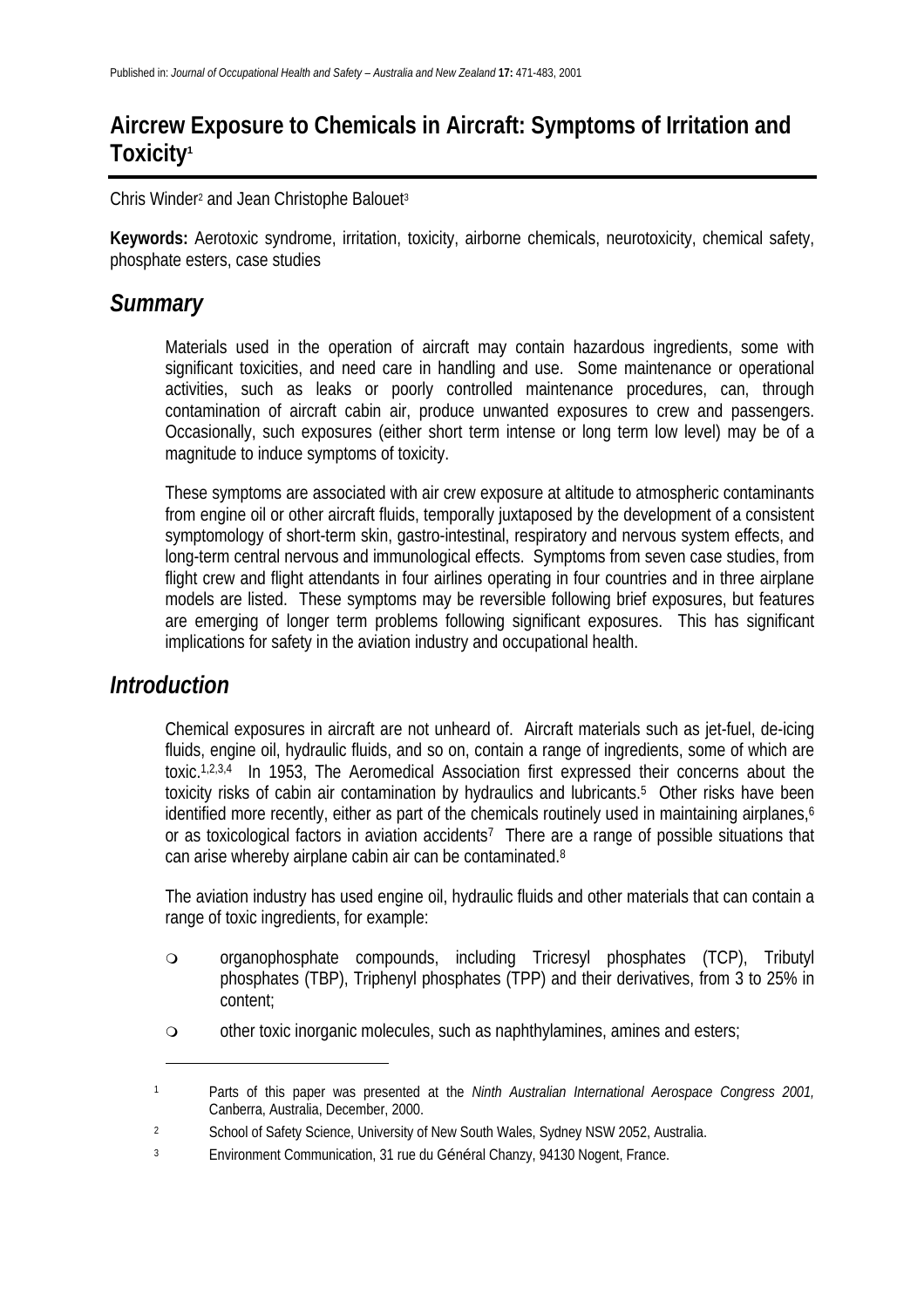organometallic additives (zinc dialkyl dithiophosphates, calcium alkyl phenates, magnesium sulphonates, molybdenum and barium containing additives).

Some of these contamination problems can persist for decades. For example, a problem of oil contamination of the air conditioning system of the BAe 146 was first noted by the aircraft manufacturer in 1984,<sup>9</sup> but was the subject of a specific term of reference to an Australian Senate Aviation Inquiry held 1999-2000, over fifteen years later.<sup>10</sup> While changes in product formulations have attempted to make less toxic products,11 concern still exists as to the potential toxicity that exposure to these materials may cause.12

Although these chemicals are usually retained in the engines and equipment into which they have been added (such as auxiliary pack units or APUs), they can sometimes find their way into cabin air where crew and passengers are located, through incidents such as engine oil leaks, seal failures and fluid ingestion by APU/engines.

Dozens of in-cabin leak/smoke events are documented annually (for example, through the NASA self reporting system, BASI, NTSB), often correlated to aircraft fluid leak events. Fume events are much more frequent, correlated to less important aircraft fluid leaks (hundreds per year), or to other independent sources (not statistically studied in this paper). In total, aircraft fluid leak/fume/smoke events are estimated to impact over 300 flights per year world-wide (statistically above 1 complaint flight out of 25,000 flights), resulting in exposures to an annually estimated 40,000 or more crew and passengers worldwide (a billion passengers in 1999).<sup>13</sup> However, a figure of over one complaint flight out of 2500 flights is documented in at last three major airline companies.

## *Symptoms following Irritating and Toxic Exposures*

Symptoms may be possible from single/short term or longer-term exposures.

The earliest case found in the literature was reported in 1977. A previously healthy member of an aircraft flight crew was acutely incapacitated during flight with neurological impairment and gastrointestinal distress. His clinical status returned to normal within a day. The etiology of his symptoms was related to an inhalation exposure to aerosolised or vaporised synthetic lubricating oil arising from a jet engine of his aircraft.14

Other studies of exposures in airplanes exist in the literature, including a 1983 study of eighty nine cases of smoke/fumes in the cockpit in the US Air Force,<sup>15</sup> a study of 1983 study of Boeing 747 flight attendants in the USA,<sup>16</sup> and a 1998 study of BAe 146 flight crews in Canada over a four-month period.17 There are common themes in symptom clusters in these studies, as shown in the table below.

|                                                                                   | Reference               | 15 | 16  | 17  |
|-----------------------------------------------------------------------------------|-------------------------|----|-----|-----|
|                                                                                   | Number of cases/reports | 89 | 248 | 112 |
|                                                                                   | watery eyes             |    |     | 6   |
| $\begin{array}{c c c c c c c c} \hline \circ & \circ & \circ & \circ \end{array}$ | eye irritation          | 31 | 74% |     |
|                                                                                   | burning eyes            |    |     | 27  |
|                                                                                   | blurred vision          |    |     |     |
|                                                                                   | loss of visual acuity   | 10 | 13% |     |
|                                                                                   | runny nose              |    | 43% |     |
|                                                                                   | sinus congestion        | 31 | 54% | 6   |
|                                                                                   | dry painful nose        |    | 57% |     |
|                                                                                   | nose bleed              |    | 17% |     |

*Table 1: Studies reporting symptoms of irritancy and toxicity in aircrew*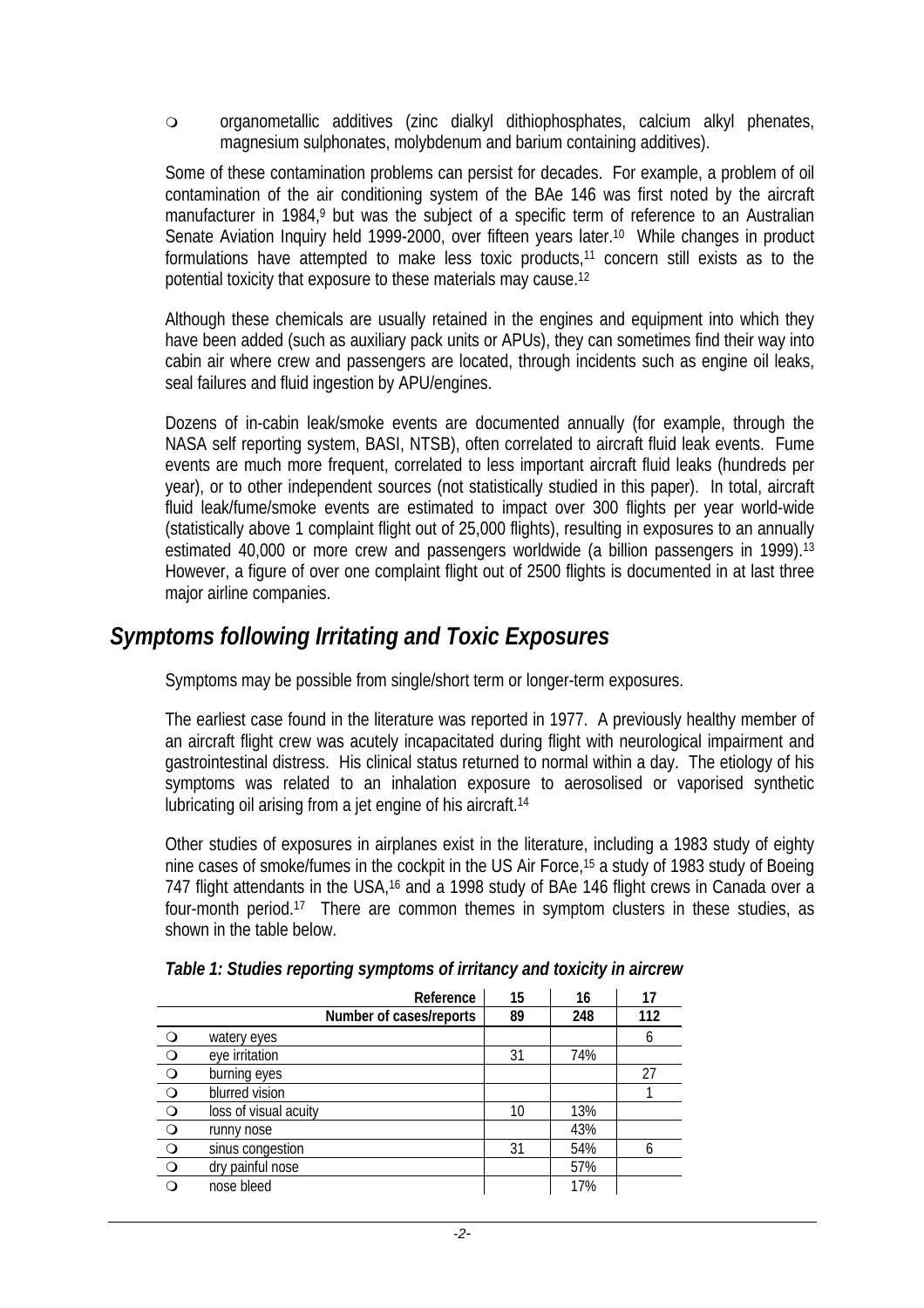|                                                                                | Reference                            | 15             | 16  | 17             |
|--------------------------------------------------------------------------------|--------------------------------------|----------------|-----|----------------|
|                                                                                | Number of cases/reports              | 89             | 248 | 112            |
| $\circ$                                                                        | burning throat                       |                |     | 48             |
| $\begin{array}{c c} \n\hline\nO & O\n\end{array}$                              | throat irritation                    |                | 64% |                |
|                                                                                | gagging and coughing                 | $\overline{2}$ |     | $\overline{3}$ |
|                                                                                | cough dry                            |                | 69  |                |
| $\overline{O}$                                                                 | cough wet                            |                | 6%  |                |
| $\frac{1}{\sqrt{2}}$                                                           | cough blood                          |                | 2%  |                |
|                                                                                | shortness of breath                  |                | 73% |                |
| $\overline{O}$                                                                 | difficulty in breathing              |                | 68% |                |
| $\circ$                                                                        | pain on deep breathing               | 6              | 81% |                |
| $\circ$                                                                        | chest pains                          | 6              |     | $\overline{7}$ |
| $\overline{O}$                                                                 | increased heart rate                 |                | 2%  |                |
| $\circ$                                                                        | breathing problems requiring oxygen  |                |     | $\overline{2}$ |
| $\circ$                                                                        | loss of voice                        |                | 35% |                |
| $\circ$                                                                        | headache                             | 22             | 52% | 29             |
| $\overline{O}$                                                                 | dizziness/loss of balance            | 42             |     | $\overline{7}$ |
| $\circ$                                                                        | light-headedness                     | 42             |     | 6              |
| $\circ$                                                                        | feeling faint                        |                | 54% |                |
| $\circ$                                                                        | actually faint/loss of consciousness | $\overline{4}$ | 4%  |                |
| $\overline{O}$                                                                 | trouble thinking or counting         | 23             | 39% |                |
| $\overline{O}$                                                                 | disorientation                       | 23             |     | 17             |
|                                                                                | behaviour modified                   | 23             | 20% |                |
|                                                                                | feeling "spaced out"                 |                | 36% |                |
|                                                                                | tingling of nose and lips            | 8              |     | 3              |
| $\begin{array}{c c c c c c} \hline \text{C} & \text{C} & \text{C} \end{array}$ | numbness                             |                |     | $\overline{2}$ |
|                                                                                | muscle cramp                         |                | 29% |                |
| $\overline{O}$                                                                 | nausea                               | 23             | 23% | 9              |
|                                                                                | abdominal spasms/vomiting            | 23             |     |                |
| $\overline{\circ}$                                                             | change in urine                      |                | 3%  |                |

The range of symptoms in these studies is quite broad, affecting many body systems. In some cases, it is quite likely that symptoms in one study are similar to those in the others (for example, trouble in thinking and counting and cognitive problems).

A preponderance of the symptoms reported above are related to exposure to an irritant, (indeed, the earlier Tashkin study suggests ozone as a cause, even though a battery of pulmonary function tests failed to reveal abnormalities). However, the presence on symptoms related to central nervous system dysfunction, hair loss, muscular and gastrointestinal problems, suggests the possibility of a component of systemic toxicity.

## *The Case Studies*

To study some of the problems of exposure to flight crew and flight attendants exposed to in cabin contamination while flying, seven cases of symptom development from such exposure events were investigated. These case studies were taken from flight crew and flight attendants in four airlines operating in four countries and in three airplane models. A wide range of symptoms is reported in these seven case studies. A summary of the effects seen in these seven case studies is shown in the table below.

| Table 2: Symptom Summary: Seven Case Studies |  |  |  |  |  |  |
|----------------------------------------------|--|--|--|--|--|--|
|----------------------------------------------|--|--|--|--|--|--|

| Symptom/Symptom cluster           |  |  | Case Study No |  |                      |  |  |  |  |
|-----------------------------------|--|--|---------------|--|----------------------|--|--|--|--|
|                                   |  |  |               |  |                      |  |  |  |  |
| Loss of consciousness, "grey out" |  |  |               |  | $\ddot{\phantom{0}}$ |  |  |  |  |
| Ataxia, seizures                  |  |  |               |  |                      |  |  |  |  |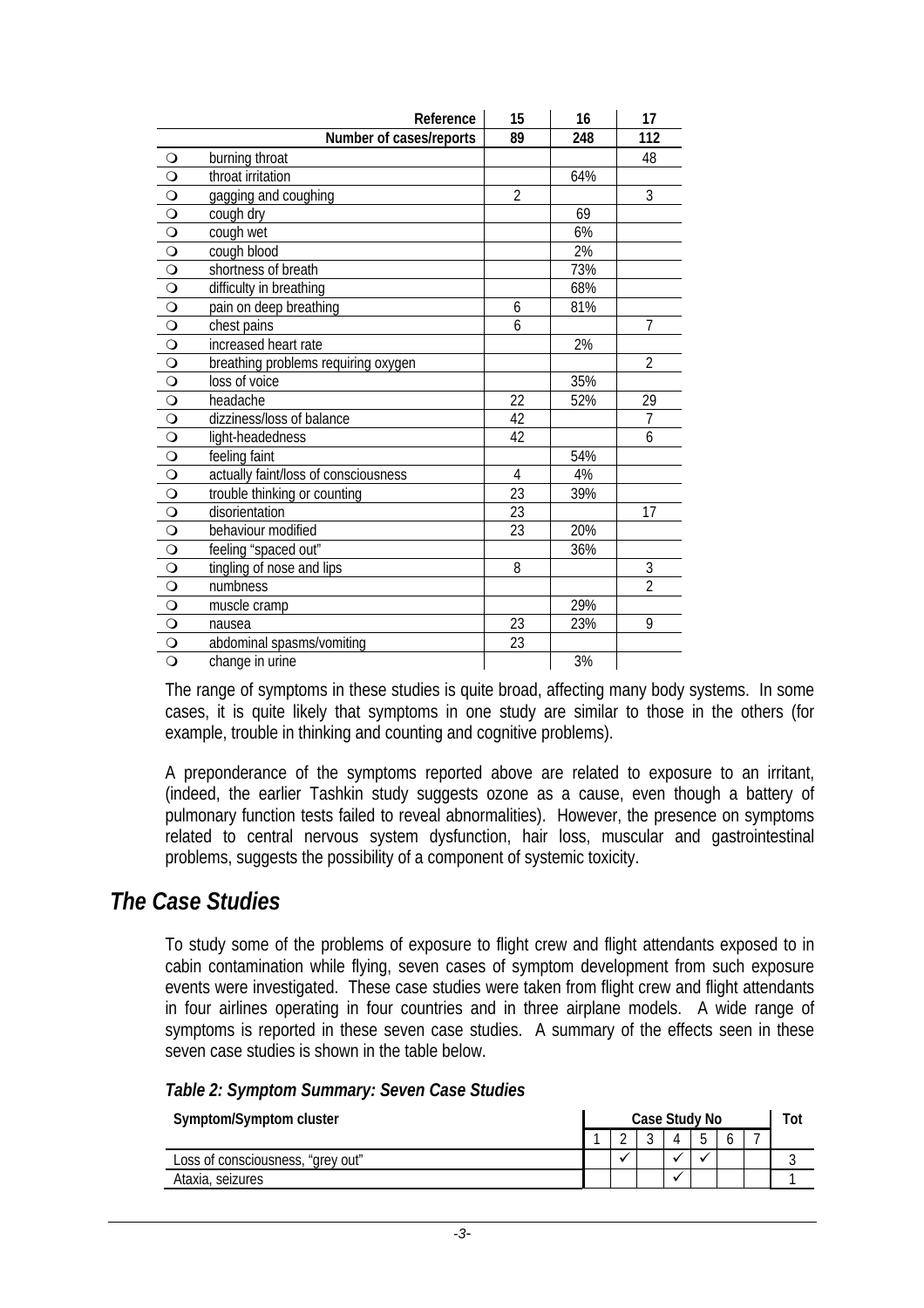| Symptom/Symptom cluster                                  |   |              | Case Study No |              |   |   |   |                |  |
|----------------------------------------------------------|---|--------------|---------------|--------------|---|---|---|----------------|--|
|                                                          | 1 | 2            | 3             | 4            | 5 | 6 | 7 |                |  |
| Narcosis, somnolence                                     |   | ✓            | ✓             |              |   |   |   | 2              |  |
| Vertigo                                                  | ✓ | ✓            |               |              |   |   |   | $\overline{2}$ |  |
| Loss of balance                                          | ✓ | ✓            |               |              | ✓ | ✓ |   | 4              |  |
| Disorientation                                           | ✓ | ✓            | ✓             | ✓            |   |   |   | 4              |  |
| Shaking/tremors/tingling                                 |   |              |               | ✓            | ✓ | ✓ |   | 3              |  |
| Numbness (fingers, lips, limbs), loss of sensation       |   | ✓            |               |              | ✓ | ✓ | ✓ | $\overline{4}$ |  |
| Light-headed, dizziness, feeling of intoxication         | ✓ | ✓            | ✓             | ✓            | ✓ | ✓ | ✓ | 7              |  |
| Severe headache, head pressure                           | ✓ | ✓            | $\checkmark$  | ✓            | ✓ | ✓ | ✓ | $\overline{1}$ |  |
| Memory loss, memory impairment, forgetfulness, confusion | ✓ | ✓            | ✓             | ✓            | ✓ | ✓ | ✓ | 7              |  |
| Coordination problems                                    | ✓ | ✓            | $\checkmark$  | ✓            | ✓ | ✓ |   | 6              |  |
| Word blindness                                           |   |              | ✓             |              |   |   |   | 1              |  |
| Sleep problems                                           |   |              | ✓             |              | ✓ | ✓ |   | $\overline{3}$ |  |
| <b>Irritability</b>                                      |   | ✓            | ✓             |              |   | ✓ | ✓ | 4              |  |
| Depression                                               | ✓ | ✓            | $\checkmark$  |              |   |   |   | 3              |  |
| Nystagmus                                                |   |              |               |              | ✓ |   |   | 1              |  |
| Irritation of eyes, nose and throat                      | ✓ | ✓            | ✓             | ✓            | ✓ | ✓ | ✓ | 7              |  |
| Eye pain, problems                                       |   |              | ✓             | ✓            | ✓ | ✓ |   | $\overline{4}$ |  |
| Vision problems                                          |   |              |               | ✓            | ✓ | ✓ | ✓ | 4              |  |
| Sinus problems                                           |   |              | ✓             |              |   | ✓ |   | $\overline{2}$ |  |
| Respiratory distress, difficulty in breathing            | ✓ |              |               | ✓            |   | ✓ | ✓ | 4              |  |
| Chest tightness                                          | ✓ | ✓            |               | ✓            |   |   |   | 3              |  |
| Chest pain                                               |   | $\checkmark$ |               | ✓            |   |   |   | $\overline{2}$ |  |
| Increased heart rate, palpitations                       | ✓ | ✓            |               | ✓            |   |   |   | 3              |  |
| Nausea, vomiting                                         | ✓ |              | $\checkmark$  |              | ✓ | ✓ | ✓ | 6              |  |
| Abdominal pain, cramps, diarrhoea                        | ✓ |              |               | $\checkmark$ | ✓ |   |   | 3              |  |
| Sweating                                                 |   |              |               | ✓            |   |   |   | 1              |  |
| Rashes, blisters (uncovered body parts)                  |   |              | ✓             | ✓            |   | ✓ | ✓ | 4              |  |
| Hair loss                                                | ✓ |              |               | ✓            |   | ✓ |   | 3              |  |
| Joint pain, muscle weakness                              |   |              |               |              | ✓ |   | ✓ | $\overline{2}$ |  |
| Fatigue, exhaustion                                      | ✓ | ✓            | ✓             | ✓            | ✓ | ✓ | ✓ | $\overline{7}$ |  |
| Chronic fatigue                                          | ✓ |              | ✓             | ✓            |   | ✓ | ✓ | 5              |  |
| Metabolic difficulties                                   |   |              | ✓             |              |   |   |   | 1              |  |
| Weight loss                                              |   |              |               |              | ✓ |   |   | 1              |  |
| Swollen glands, glandular problems                       |   |              | ✓             |              | ✓ | ✓ |   | 3              |  |
| Dysmenorrhoea                                            |   |              |               | ✓            |   |   |   | 1              |  |
| Thyroid problems                                         | ✓ |              |               |              |   |   |   | 1              |  |
| Immunodepression                                         |   |              | ✓             |              |   |   | ✓ | $\overline{2}$ |  |
| Food/alcohol intolerances                                |   |              | ✓             |              | ✓ | ✓ | ✓ | 4              |  |
| Multiple Chemical Sensitivity                            |   |              | ✓             |              | ✓ | ✓ | ✓ | $\overline{4}$ |  |

The consistency between the symptoms between these individuals is, in many cases, quite remarkable. The comparison of symptoms between Tables 1 and 2 are also noteworthy. The term aerotoxic syndrome was proposed in 1999 to describe the association of symptoms observed amongst crew exposed to hydraulic or engine oil smoke/fumes.18,19

An additional case which supports the problem of neurotoxicity in flight crew occurred in July 1997, when a pilot experienced difficulties (difficulty in concentration and loss of situational awareness) following the presence of strong oily odours and fumes in the cockpit while landing a plane, whereby the pilot had to hand over the plane to the first officer. This incident was subject of a report to the Australian Bureau of Air Safety.<sup>20</sup> One extract of this report is:

*At 3,000 ft on approach to Melbourne Airport, the pilot suffered vertigo and handed control of the aircraft to the co-pilot. At the same time a check pilot suffered from*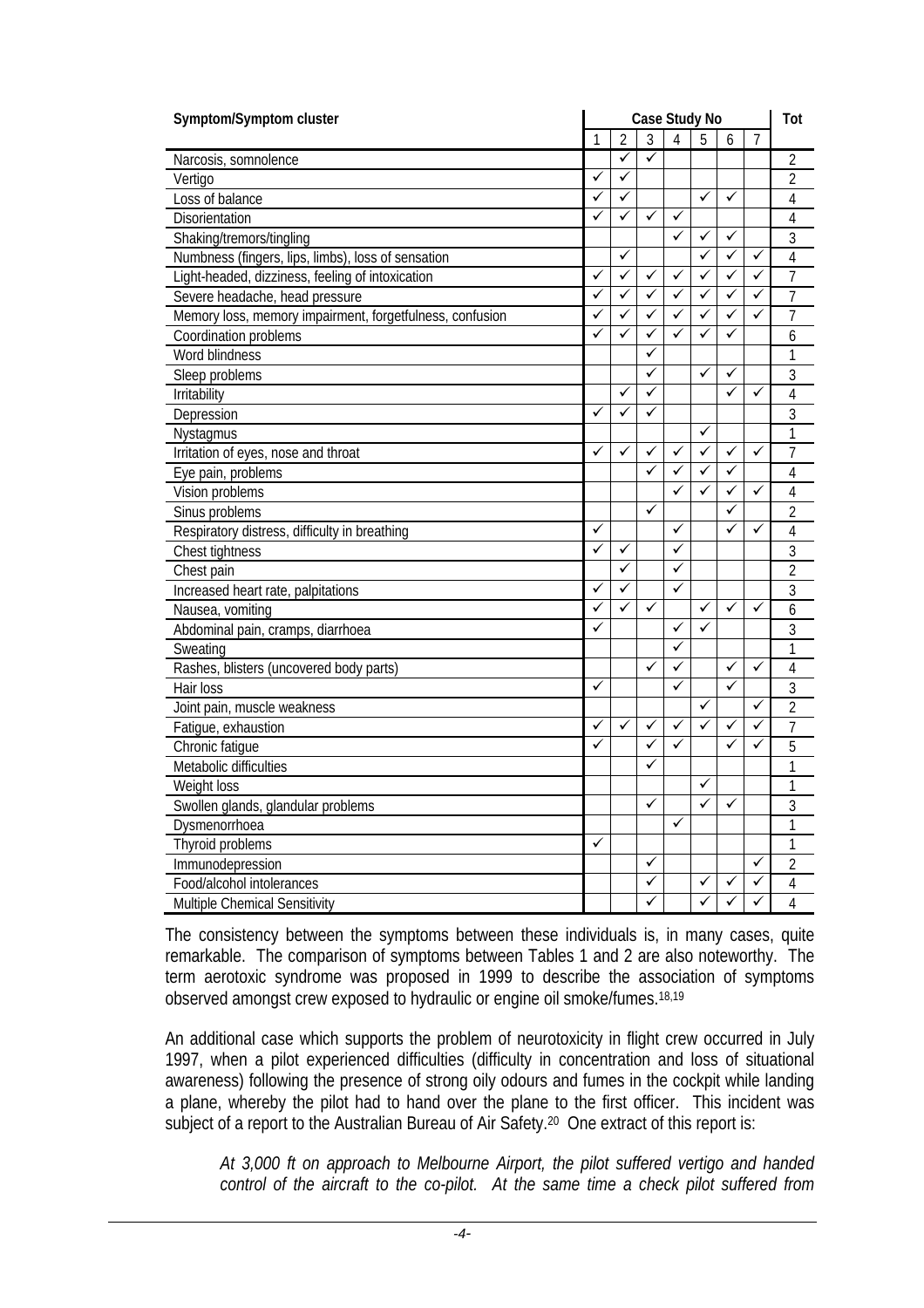*nausea. The incapacitation occurred after the crew smelt oil fumes in the cockpit air supply*.

The onboard maintenance record noted that an oil smell had been reported 23 days prior to this incident, and that the repair had been noted for repair at company convenience, indicating even in 1997, the lack of priority that the airlines gave to oil fume problems. The consequences of what might have occurred if oil fumes had affected two of two pilots, rather than two of three pilots are unthinkable.

Further, it is possible to separate out short term and long term symptoms.

### *Symptoms from short term exposure*

Symptoms from single or short-term exposures include:

- neurotoxic symptoms: blurred or tunnel vision, nystagmus, disorientation, shaking and tremors, loss of balance and vertigo, seizures, loss of consciousness, parathesias;
- neuropsychological symptoms: memory impairment, headache, light-headedness, dizziness, confusion and feeling intoxicated;
- gastro-intestinal symptoms: nausea, vomiting;
- respiratory symptoms: cough, breathing difficulties (shortness of breath), tightness in chest, respiratory failure requiring oxygen;
- cardiovascular symptoms: increased heart rate and palpitations;
- irritation of eyes, nose and upper airways.

Neurotoxicity is a major flight safety concern, especially where exposures are intense.

### *Symptoms from long term exposure*

Symptoms from long term low-level exposure or residual symptoms from exposure events include:

- neurotoxic symptoms: numbness (fingers, lips, limbs), parathesias;
- neuropsychological symptoms: memory impairment, forgetfulness, lack of co-ordination, severe headaches, dizziness, sleep disorders;
- gastro-intestinal symptoms: salivation, nausea, vomiting, diarrhoea;
- respiratory symptoms: breathing difficulties (shortness of breath), tightness in chest, respiratory failure, susceptibility to upper respiratory tract infections;
- cardiovascular symptoms: chest pain, increased heart rate and palpitations;
- skin symptoms: skin itching and rashes, skin blisters (on uncovered body parts), hair loss;
- irritation of eyes, nose and upper airways;
- sensitivity: signs of immunosupression, chemical sensitivity leading to acquired or multiple chemical sensitivity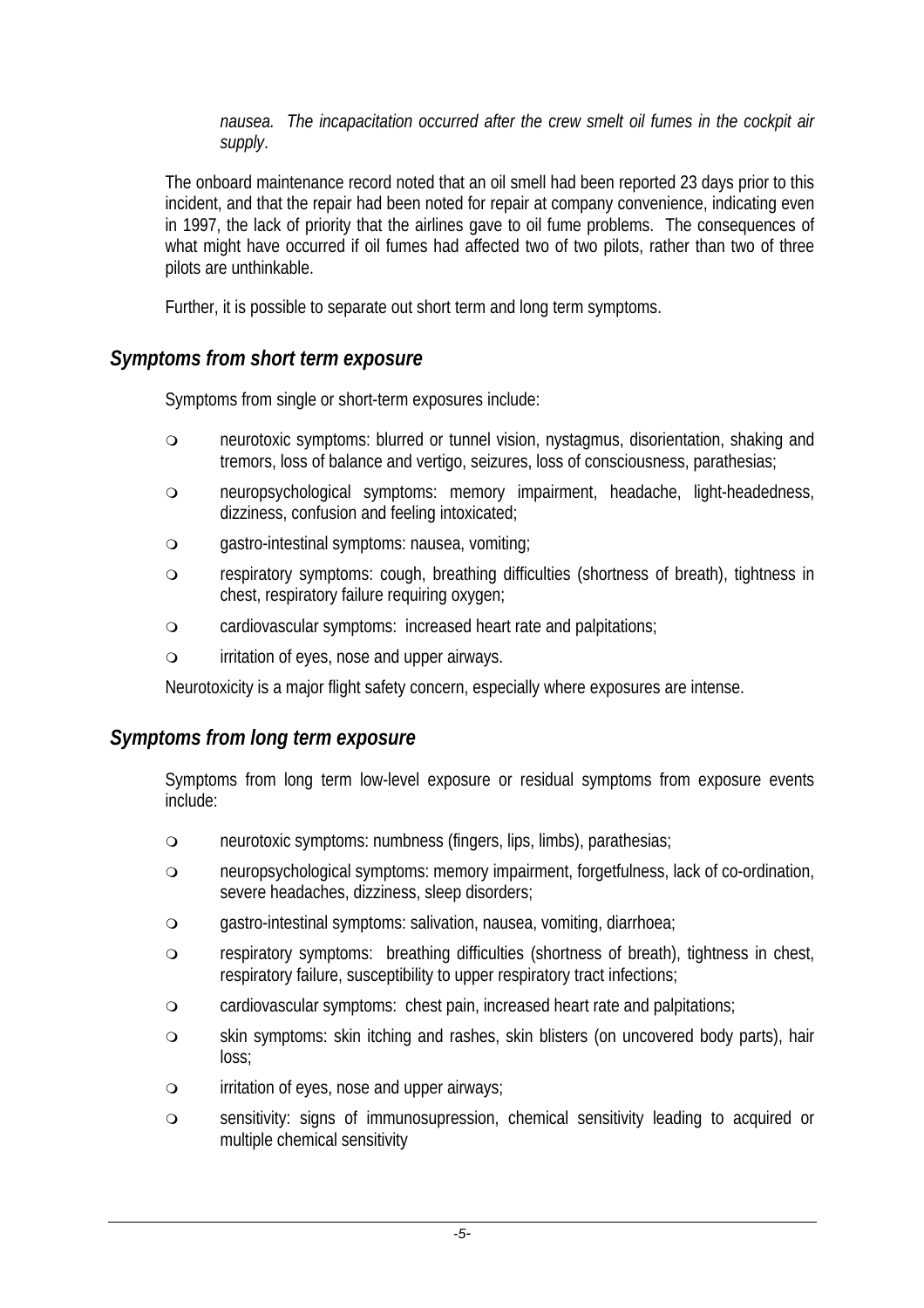general: weakness and fatigue (leading to chronic fatigue), exhaustion, hot flashes, joint pain, muscle weakness and pain.

One last point should be noted. In a US NTSB 1983 study of problems of turbine oil by-product contamination, a statement appears which says:21

"*there are certain instances in which chronic or repeated exposure may sensitize a person to certain chemicals so that later concentrations in the ppb range may later elicit an acute hypersensitivity type reaction*."

The number of cases now following exposure to irritating and toxic exposures in airline personnel suggest that a hypersensitivity reaction of this type may be occurring in an estimated 2 to 3% of the exposed. However, the intensity of the hypersensitivity reaction now occurring would suggest that it is not of a life threatening form.

#### *Symptom duration*

It is also apparent that some symptoms occur immediately or soon after exposure, for example, many of the irritant, gastric, nervous and respiratory effects. However, others, such as nervous system impairment, immunosupression and chemical sensitivity, develop later, perhaps months after exposures may have ceased. Further, while some of these symptoms are fully reversible, others appear to persist for longer (in some of the longer cases, for at least five years). Debate is also continuing about the links between exposure and some of longer-term symptoms (such as chemical sensitivity).

#### *Symptom severity*

Symptom severity depends on a number of factors, including the range of contaminants present, the intensity, duration and frequency of exposure, toxicity of compounds (expectedly influenced by cabin environment factors such as humidity, decreased oxygen concentration and contaminants such as carbon monoxide), and individual susceptibility.

While single/long term exposure to aircraft engine lubricants and hydraulics (basically due to their chemical content and possible thermal decomposition products) is diagnosed as responsible for the reported symptoms, air crew or passengers exposed to same events or similar doses do not necessarily develop same symptom severity. Variation in symptom severity is attributed to individual sensitivity, and may also depend on other susceptibility factors, including prior exposure events.

In terms of toxicity, a large number of crew are developing symptoms<sup>16,17,22,23</sup> following both short-term and long term repeated exposures. Neurotoxicity is a major flight safety concern, <sup>24</sup> especially where exposures can be intense.

Attempts by airlines to address this problem through design, maintenance and operational improvements and through staff support and medical care have not been successful, and in the main, continue to be reactive. Obviously, improving options such as engine design, using less toxic fluids, improved reporting systems, and better maintenance procedures are not within the sole sphere of activity of the operators. However, the manner in which some airlines have pursued workers compensation cases brought by staff with some of the longer term symptoms indicates a confrontational approach which is unlikely to be beneficial to all parties in the longterm.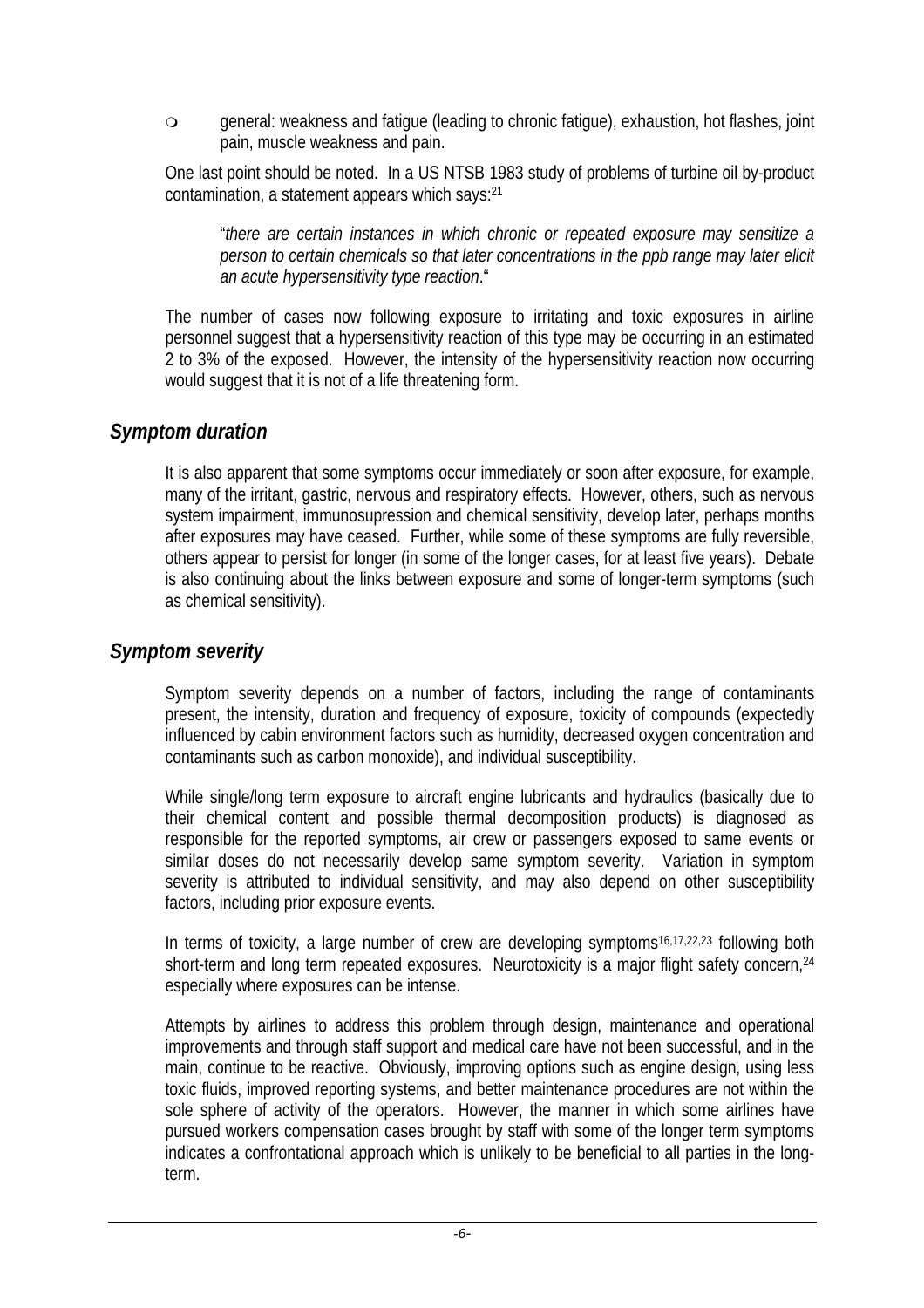## *Conclusions*

Direct exposure to smoke/fumes from hydraulic fluids and lubricants are known to be toxic, causing effects such as blurred vision, disorientation, memory loss, lack of coordination, nausea, that if they occurred in flight crew, are direct threats to flight safety. Further, through documentation such as reports of cabin air contamination by engine oil and hydraulic fluids in engine logs and pilot reports, factual evidence is available that flight deck, cabin crew and passengers can be directly exposed to airborne chemicals on aircraft in sufficient concentrations to cause acute, immediate to long-term symptoms.

These exposures can and do produce symptoms of toxicity. Symptoms associated with cabin contamination clearly include irritancy, neurotoxicity and neuropsychological effects, as well as other symptoms typically correlated to chemical intoxication. Links between neurotoxic effects and certain contaminants known to be neurotoxic (such as the phosphate esters) are suspected.

These exposures, and the symptomology they produce, present significant issues with regard to the health of pilots, cabin crew and passengers, but most notably with regard to air safety if pilots are incapacitated and cabin crew cannot supervise cabin evacuations during emergencies. Health effects include short-term irritant, skin, gastro-intestinal, respiratory and nervous system effects, and long-term central nervous and immunological effects. Some of these effects are transient, others appear more permanent. The exacerbation of pre-existing health problems by toxic exposures is also highly probable.

Aviation has been a pioneering industry for decades. However, the industry is coming under increasing pressure to improve its standards. Public confidence in a traditionally safe, high technology industry, is eroding to the perception of a standpoint of "fly at any cost". Minimalist approaches to regulatory compliance, an almost total focus on profit making at the expense of other commercial priorities (such as safety or staff health), and strident denials that problems exist are not hidden do little to build confidence.25,26

Human factors need to be considered too. Staff of the airlines are worried about job security and what might happen to them if they complain about working conditions and make their symptoms public. At present, with only a few dozen cases proceeding in the courts, little compensation has been awarded to airline workers affected by toxic fumes and several have already lost their jobs (for example: the pilot fired two months after incident in case study no 2; pilot in early retirement within one year after incident, early retirement by five years, in-flight engineer fired a few months after incident for "insubordination" in case study no 3; flying licence lost in case studies nos 5 and 7). Therefore, staff are reluctant to come forward until their health is jeopardised sufficiently that they can no longer fly without compromising their health and safety.

In one workers' compensation court proceedings in Australia, one airline has admitted that exposure events are significant enough to produce symptoms of irritation.<sup>27</sup> Debate about other effects, and about the significance of long term sequelae continues. The case was concluded as the exposures exacerbating a pre-existing medical condition.

The issue has generated considerable interest in the international community and various international programs are being started in the USA and Europe. This international dimension is of major importance since exposed and symptomatic crews have been identified in at least three continents, and all aircraft types have had leak problems.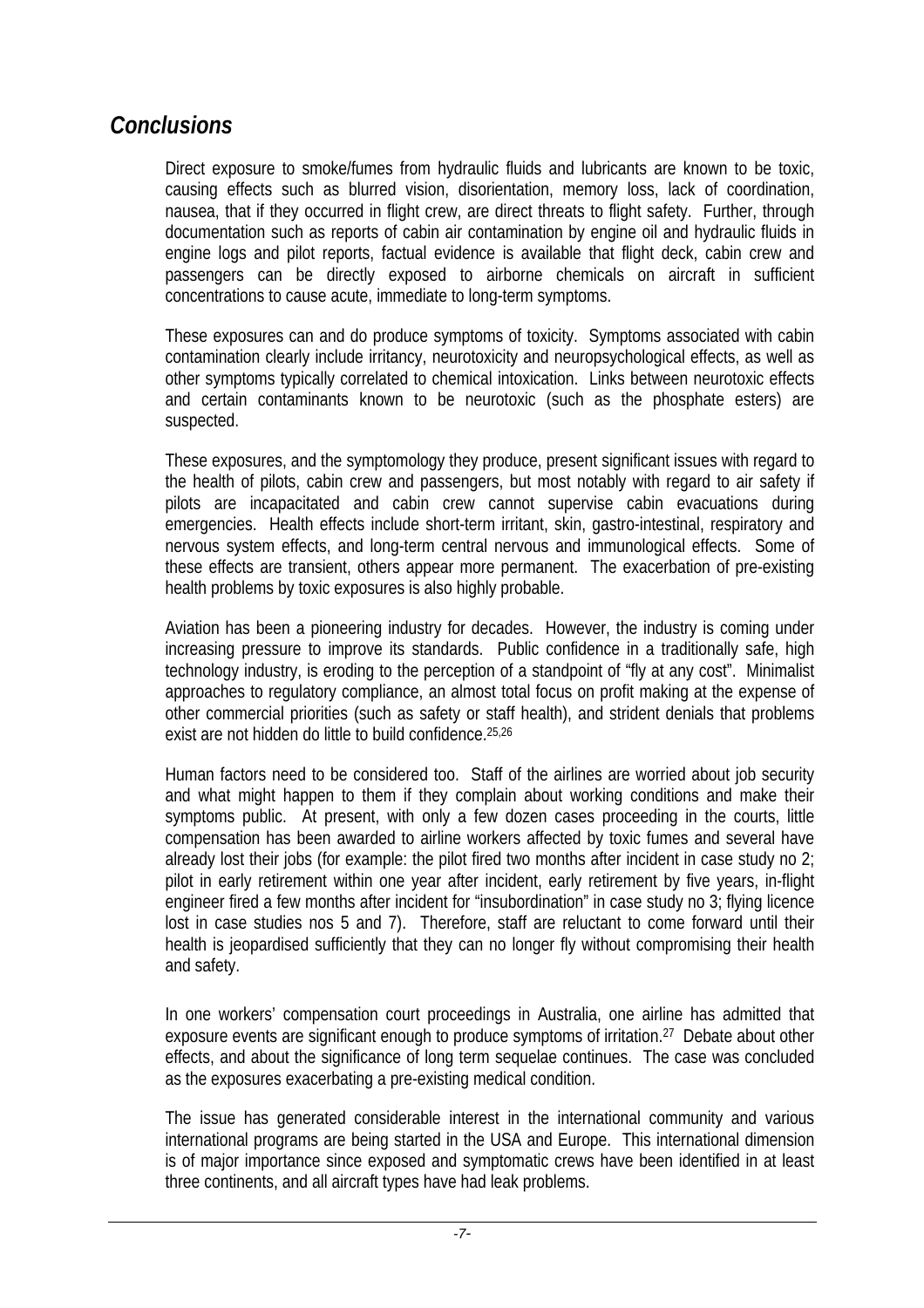# *APPENDIX 1: THE CASE STUDIES*

#### *CASE STUDY NO 1*

| Demographic/occupational                                                                                                     |                      | Country:                                                                                                                                           | France                                                                                                                              |                                                                                      |  |
|------------------------------------------------------------------------------------------------------------------------------|----------------------|----------------------------------------------------------------------------------------------------------------------------------------------------|-------------------------------------------------------------------------------------------------------------------------------------|--------------------------------------------------------------------------------------|--|
|                                                                                                                              | Aircraft type:       | B-747                                                                                                                                              | Date of incident:                                                                                                                   | 1985                                                                                 |  |
|                                                                                                                              | Occupation:          | Cabin crew                                                                                                                                         | Years of experience:                                                                                                                | $15-20$                                                                              |  |
|                                                                                                                              | Age at incident:     | $35-40$                                                                                                                                            | Gender:                                                                                                                             | Female                                                                               |  |
| Medical:<br>eight years previously (no fire on board), with all crew reporting headache, nausea,<br>vertigo, blurred vision. |                      |                                                                                                                                                    |                                                                                                                                     | Asthma, non-smoker, no alcohol, no recent illness. One first in-cabin smoke exposure |  |
| Incident:                                                                                                                    | Residual leak:       |                                                                                                                                                    | Symptoms occurred on three flights where complaints were reported.                                                                  |                                                                                      |  |
| Symptoms:                                                                                                                    | Onset:               | Symptoms including tight chest, difficulty in breathing, nausea and abdominal spasms,<br>palpitations, disorientation, feeling intoxicated         |                                                                                                                                     |                                                                                      |  |
|                                                                                                                              | In-flight treatment: | None                                                                                                                                               |                                                                                                                                     |                                                                                      |  |
| Longer term symptoms:                                                                                                        |                      | Alopecia, memory impairment, chronic fatigue, altered coordination, loss of balance,<br>hypothyroidy (not existing prior to exposure), depression. |                                                                                                                                     |                                                                                      |  |
|                                                                                                                              | Company actions:     |                                                                                                                                                    | Incapacitation acknowledged by social security three years after exposure.<br>Compensation for loss of licence (private insurance). |                                                                                      |  |

#### *CASE STUDY NO 2*  **Demographic/occupational** Country: Canada Aircraft type: Fokker 100 Date of incident: May 19, 1989 Occupation: Cabin crew Years of experience: more than10 Age at incident: 35-40 Gender: Female Medical: No relevant medical precedent, non-smoker, no alcohol, no recent illness. **Incident:** Fumes in cabin One-hour flight. Odours detected and recorded on flight log. Evidence also available of mechanical problems on this flight and ongoing aircraft repairs. Two other cabin crew had similar symptoms, though headaches less severe. Pilot without symptoms, co-pilot reported feeling "intoxicated" and legs very weak, generalised fatigue, inability to stand up and talk. Symptoms: Onset: Initiated during flight, worse during descent. Severe headache, vertigo, loss of balance, nausea, loss of sensation in leg, difficulties in keeping eyes open (probably narcosis). In-flight treatment: Oxygen supply, producing a slight improvement after some time, although difficulties with opening eyes persisted for a few days. Post-flight: A visit to emergency room, four hours after incident - same symptoms as in flight, plus: chest pain, tight chest, heart palpitations, exhaustion, problems in concentration, irritability, feeling intoxicated. Symptoms diagnosed as possible carbon monoxide intoxication, although clinical and biochemical examination normal (concluded that the O2 intake during flight corrected the CO exposure) Longer term symptoms: Irritability, somnolence, generalised weakness, "grey out" (incapacity to stand up and talk), weakness, confusion, memory problems, nausea, concentration difficulties, paralysis events (whole body versus left hemiplegia, positively treated by Serax), depression. Diagnostic tests: Neuropsychological tests concluded in reduced visuo-spatial analysis and organisation, reduced visual information retention, altered verbal fluidity for phonologic tests while semantic within normal, reduced analytical reasoning, limited capacity for information evocation, cognitive disorders, depression. No structural anomaly evidenced. Symptom persistence: Symptoms (mainly neuropsychological) have been almost stable over a four year period post-exposure. She has not been able to work for over 4 years after incident.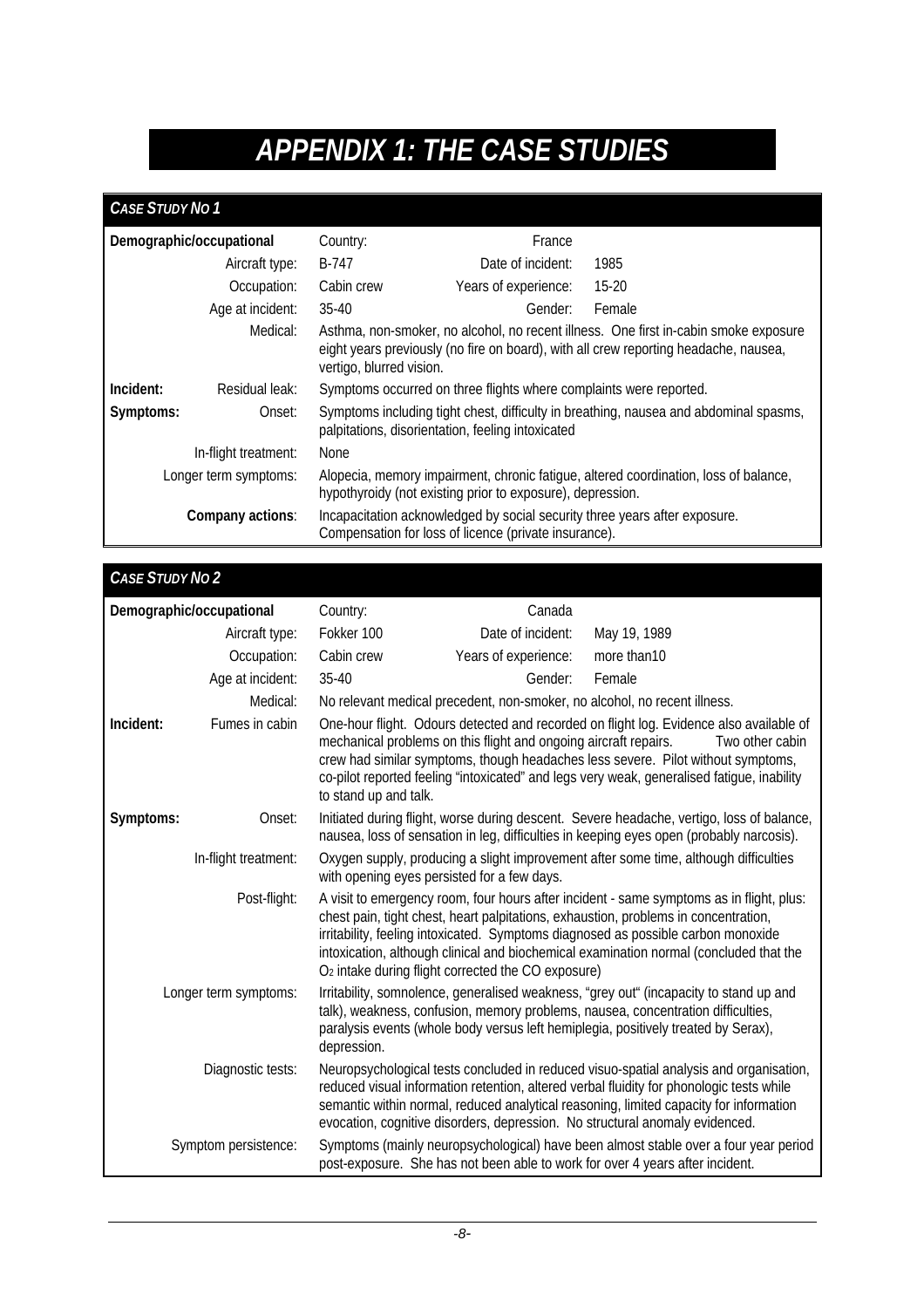**Company actions**: Occupational exposure acknowledged and compensation for deficit granted 3½ years after the incident.

| <b>CASE STUDY NO 3</b>   |                                                                                                                                                                                                                                                                                                                                                                                                                                                                           |                                                                                                                                                                                                                                                                                                                            |                                                                                                                                                                                                               |                                                                                                                                                                                                                                                           |  |
|--------------------------|---------------------------------------------------------------------------------------------------------------------------------------------------------------------------------------------------------------------------------------------------------------------------------------------------------------------------------------------------------------------------------------------------------------------------------------------------------------------------|----------------------------------------------------------------------------------------------------------------------------------------------------------------------------------------------------------------------------------------------------------------------------------------------------------------------------|---------------------------------------------------------------------------------------------------------------------------------------------------------------------------------------------------------------|-----------------------------------------------------------------------------------------------------------------------------------------------------------------------------------------------------------------------------------------------------------|--|
| Demographic/occupational |                                                                                                                                                                                                                                                                                                                                                                                                                                                                           | Country:                                                                                                                                                                                                                                                                                                                   | Australia                                                                                                                                                                                                     |                                                                                                                                                                                                                                                           |  |
|                          | Aircraft type:                                                                                                                                                                                                                                                                                                                                                                                                                                                            | <b>BAe 146</b>                                                                                                                                                                                                                                                                                                             | Date of incident:                                                                                                                                                                                             | September 30 October 1993                                                                                                                                                                                                                                 |  |
|                          | Occupation:                                                                                                                                                                                                                                                                                                                                                                                                                                                               | Cabin crew                                                                                                                                                                                                                                                                                                                 | Years of experience: 2-4                                                                                                                                                                                      |                                                                                                                                                                                                                                                           |  |
|                          | Age at incident:                                                                                                                                                                                                                                                                                                                                                                                                                                                          | $25 - 30$                                                                                                                                                                                                                                                                                                                  | Gender: Female                                                                                                                                                                                                |                                                                                                                                                                                                                                                           |  |
|                          | Medical:<br>Non-smoker, low alcohol. Deteriorating health over previous two years while continuing<br>to work. The following complaints commenced in January 1992: headaches, watery<br>eyes, sinus problems, nausea, swollen glands, dizziness, sleep difficulties, brain<br>fogginess and skin rashes. Oxygen was requested on a flight in June 1992. Blood was<br>coughed up post-flight. Diagnosed for EBV (Epstein Barr Virus) nine months before<br>major incident. |                                                                                                                                                                                                                                                                                                                            |                                                                                                                                                                                                               |                                                                                                                                                                                                                                                           |  |
| Incident:                | Smoke in cabin                                                                                                                                                                                                                                                                                                                                                                                                                                                            | 1-2 hour flight. Black smoke emitted into the cabin from the air-conditioning ducts,<br>sufficient for passengers to believe a fire had started. Captain vented the cabin but a<br>haze remained sufficient to obscure the back of the plane for the flight. Event logged.<br>Other cabin crew had symptoms of irritation. |                                                                                                                                                                                                               |                                                                                                                                                                                                                                                           |  |
| Symptoms:                | Onset:                                                                                                                                                                                                                                                                                                                                                                                                                                                                    | to concentrate, skin rash.                                                                                                                                                                                                                                                                                                 |                                                                                                                                                                                                               | Pre-existing symptoms from previous flights exacerbated: Fatigue, headaches, inability                                                                                                                                                                    |  |
|                          | In-flight treatment:                                                                                                                                                                                                                                                                                                                                                                                                                                                      | None.                                                                                                                                                                                                                                                                                                                      |                                                                                                                                                                                                               |                                                                                                                                                                                                                                                           |  |
|                          | Post-flight:                                                                                                                                                                                                                                                                                                                                                                                                                                                              |                                                                                                                                                                                                                                                                                                                            | memory lapses, irritability, sleep difficulties, dyslexia.                                                                                                                                                    | Same symptoms as in flight, plus: headaches and head spasms, sinus problems,<br>nausea, eye soreness and pain, exhaustion, problems in concentration, irritability,<br>swollen glands, neuropsychological symptoms, such as giddiness, "brain fogginess", |  |
| Longer term symptoms:    |                                                                                                                                                                                                                                                                                                                                                                                                                                                                           |                                                                                                                                                                                                                                                                                                                            | Chronic fatigue, headaches, weakness, confusion, memory problems, nausea,<br>concentration difficulties, depression, multiple chemical sensitivity.                                                           |                                                                                                                                                                                                                                                           |  |
| Diagnostic tests:        |                                                                                                                                                                                                                                                                                                                                                                                                                                                                           |                                                                                                                                                                                                                                                                                                                            | Chemically sensitised. Neurological dysfunction in (AERP) auditory evoked response<br>potential test. Metabolic imbalances.                                                                                   |                                                                                                                                                                                                                                                           |  |
| Symptom persistence:     |                                                                                                                                                                                                                                                                                                                                                                                                                                                                           |                                                                                                                                                                                                                                                                                                                            | Some symptoms abated, some declined but flared on chemical exposure, some<br>remained. Symptom-free on holiday in 1997, but symptoms recur on return to city. Now<br>working part time in an unrelated field. |                                                                                                                                                                                                                                                           |  |
| Company actions:         |                                                                                                                                                                                                                                                                                                                                                                                                                                                                           |                                                                                                                                                                                                                                                                                                                            | company in 1999 for exacerbation of pre-existing illness.                                                                                                                                                     | Formed an expert panel that acknowledged irritant effects but repudiated long term<br>effects. Defended a workers compensation case, which was decided against the                                                                                        |  |

| <b>CASE STUDY NO 4</b> |                          |                                                                                                                                                                                                                                                                                                                                                                                                                      |                                                                           |           |
|------------------------|--------------------------|----------------------------------------------------------------------------------------------------------------------------------------------------------------------------------------------------------------------------------------------------------------------------------------------------------------------------------------------------------------------------------------------------------------------|---------------------------------------------------------------------------|-----------|
|                        | Demographic/occupational | Country:                                                                                                                                                                                                                                                                                                                                                                                                             | USA                                                                       |           |
|                        | Aircraft type:           | B-727                                                                                                                                                                                                                                                                                                                                                                                                                | Date of incident:                                                         | 1992      |
|                        | Occupation:              | Cabin crew                                                                                                                                                                                                                                                                                                                                                                                                           | Years of experience:                                                      | 3-5 years |
|                        | Age at incident:         | 40-45                                                                                                                                                                                                                                                                                                                                                                                                                | Gender:                                                                   | Female    |
|                        | Medical:                 |                                                                                                                                                                                                                                                                                                                                                                                                                      | No relevant medical precedent, non-smoker, no alcohol, no recent illness. |           |
| Incident:              | Fumes in cabin:          | One-hour flight. Blue haze and "sweet smell" in cabin ten minutes after take-off. Loss of<br>hydraulic pressure detected before take-off and "repaired on tarmac". Aircraft grounded<br>after landing at destination for hydraulic repair. All cabin crew intoxicated, although<br>less severe symptomatology as compared to the present case study. Flight deck crew<br>used oxygen masks and reported no symptoms. |                                                                           |           |
| Symptoms:              | Onset:                   | Initiated during flight, ten minutes after take off. Severe headache, dizziness, nausea,<br>sweating, shaking, laboured painful breathing - tight chest and chest pain, incoherence,<br>weakness, stumbling, disorientation, memory impairment, palpitations, tunnel vision,<br>eye burns, loss of consciousness.                                                                                                    |                                                                           |           |
|                        | In-flight treatment:     | None                                                                                                                                                                                                                                                                                                                                                                                                                 |                                                                           |           |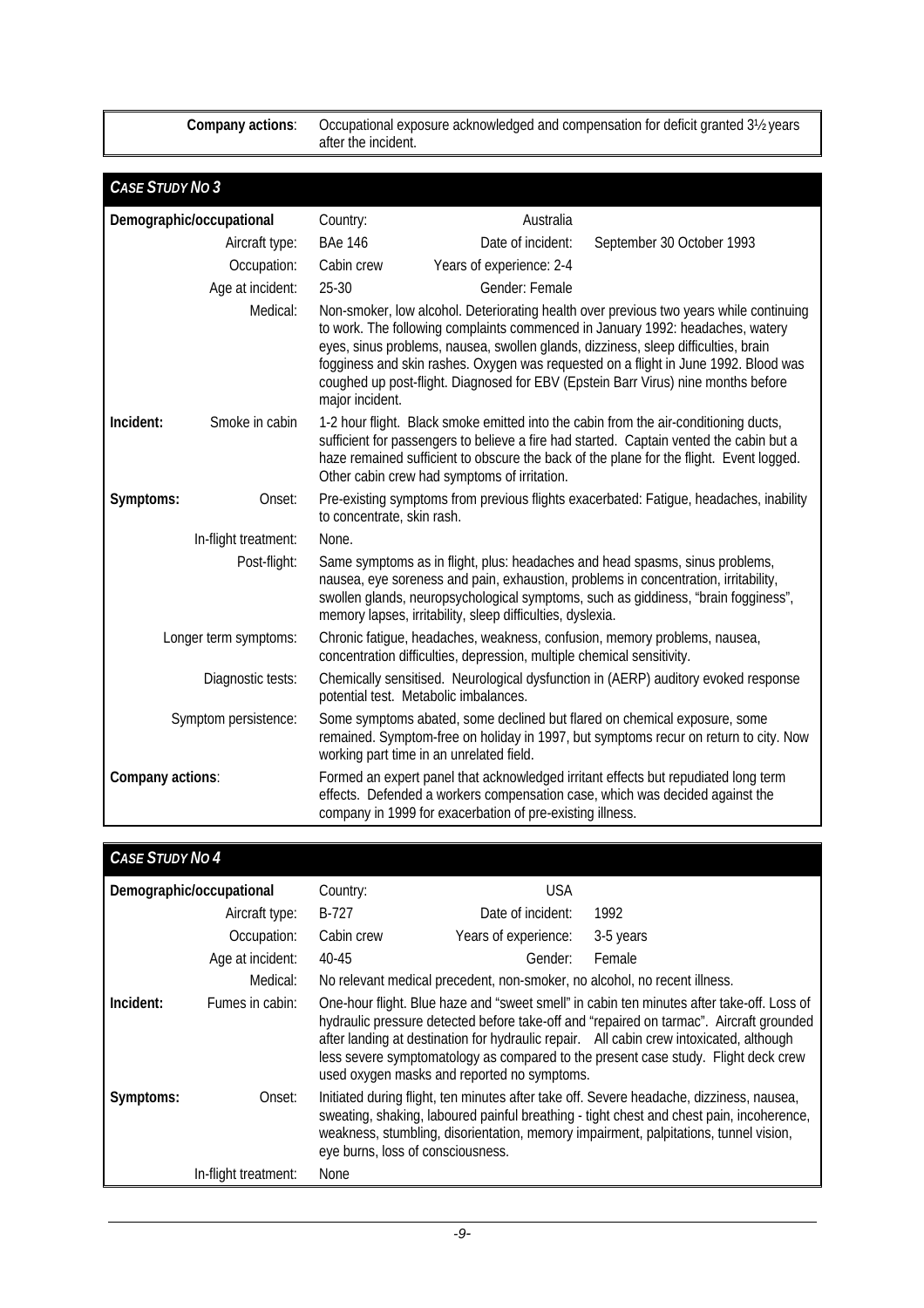| Post-flight:          | At emergency room on same day and visit the next day: further symptoms to those<br>reported to the in-flight reported symptoms: abdominal pain and cramps, blurred vision<br>and disorientation, altered coordination, blurred speech. Diagnosed as toxic<br>encephalopathy.                                                    |
|-----------------------|---------------------------------------------------------------------------------------------------------------------------------------------------------------------------------------------------------------------------------------------------------------------------------------------------------------------------------|
| Longer term symptoms: | Skin rash and blisters on uncovered body parts, tunnel vision, diarrhoea (for a week),<br>loss of balance, neck/eye pain, alopecia (for 2 months), no menses for 6 months,<br>impairment in cognitive and reasoning problems, altered memory, unstable body<br>temperature, ataxia, muscle weakness, chronic fatigue, seizures. |
| Company actions:      | Compensation for medical bills and partial compensation for loss of income (five years<br>after).                                                                                                                                                                                                                               |

| <b>CASE STUDY NO 5</b>                                                                                                                                                                                 |                          |                                                                                                                                                                                                                                                                                   |                                                     |                                                                                                                                                                                                                                                                                                                                                                                                                                                                                                                                            |  |
|--------------------------------------------------------------------------------------------------------------------------------------------------------------------------------------------------------|--------------------------|-----------------------------------------------------------------------------------------------------------------------------------------------------------------------------------------------------------------------------------------------------------------------------------|-----------------------------------------------------|--------------------------------------------------------------------------------------------------------------------------------------------------------------------------------------------------------------------------------------------------------------------------------------------------------------------------------------------------------------------------------------------------------------------------------------------------------------------------------------------------------------------------------------------|--|
|                                                                                                                                                                                                        | Demographic/occupational | Country:                                                                                                                                                                                                                                                                          | Australia                                           |                                                                                                                                                                                                                                                                                                                                                                                                                                                                                                                                            |  |
|                                                                                                                                                                                                        | Aircraft type:           | <b>BAe 146</b>                                                                                                                                                                                                                                                                    | Date of incident                                    | 30 October 1997 (major exposure<br>event hereunder described, further<br>incapacitated on a flight three weeks<br>later).                                                                                                                                                                                                                                                                                                                                                                                                                  |  |
|                                                                                                                                                                                                        | Occupation:              | Flight crew                                                                                                                                                                                                                                                                       | Years of experience                                 | $15 - 20$                                                                                                                                                                                                                                                                                                                                                                                                                                                                                                                                  |  |
|                                                                                                                                                                                                        | Age at incident:         | 30-35                                                                                                                                                                                                                                                                             | Gender:                                             | Female                                                                                                                                                                                                                                                                                                                                                                                                                                                                                                                                     |  |
|                                                                                                                                                                                                        | Medical:                 | non-smoker, almost no alcohol. No recent illness, against a background of deteriorating<br>health over previous six months. Six years flying BAe 146 with chronic exposure and<br>numerous exposures under pack burnout procedures.                                               |                                                     |                                                                                                                                                                                                                                                                                                                                                                                                                                                                                                                                            |  |
| Incident:                                                                                                                                                                                              | Residual leak:           | One to two hour flight. Flying in plane with smell of engine contamination of air. Event<br>logged. Eventually subject to (BASI) Bureau of Air Safety and Investigation report. Eye<br>redness and lacrimation in flight crew. Cabin crew and passengers complaining of<br>smell. |                                                     |                                                                                                                                                                                                                                                                                                                                                                                                                                                                                                                                            |  |
| Symptoms:                                                                                                                                                                                              | Onset:                   |                                                                                                                                                                                                                                                                                   |                                                     | Nausea, vestibular problems, tunnel vision, "grey out", headaches, sore eyes.                                                                                                                                                                                                                                                                                                                                                                                                                                                              |  |
|                                                                                                                                                                                                        | In-flight treatment:     |                                                                                                                                                                                                                                                                                   |                                                     | None. Was not able to think clearly enough to use oxygen or hand over to first officer.                                                                                                                                                                                                                                                                                                                                                                                                                                                    |  |
|                                                                                                                                                                                                        | Post-flight:             | Visit to general medical clinic immediately after landing. Same symptoms as in flight,<br>plus: scalp numbness, perception displacement, feeling of intoxication, fatigue.<br>Diagnosed as nystagmus / labyrinthitis.                                                             |                                                     |                                                                                                                                                                                                                                                                                                                                                                                                                                                                                                                                            |  |
|                                                                                                                                                                                                        | Longer term symptoms:    | motion sickness.                                                                                                                                                                                                                                                                  |                                                     | Headaches, and head pressure, weakness, chronic fatigue, concentration and memory<br>difficulties, loss of clarity of thoughts, slurred speech, eye problems including severe<br>nystagmus, accommodation and vision (fluorescent, bright lights, bright background<br>lights) problems, sleep problems, weight loss, nausea and diarrhoea, reactive<br>hypoglycemia, tremors, food and alcohol intolerance, multiple chemical sensitivity, lack<br>of coordination, loss of muscle control in face, head movement sideways or up or down, |  |
|                                                                                                                                                                                                        | Diagnostic tests:        |                                                                                                                                                                                                                                                                                   | response potential AERP test. Metabolic imbalances. | CT scan normal. Chemically sensitised. Neurological dysfunction in auditory evoked                                                                                                                                                                                                                                                                                                                                                                                                                                                         |  |
| Symptom persistence:<br>Some symptoms abated, some declined but flared on chemical exposure, some<br>remained. Unable to pass aviation medical test for flying licence. Not working since<br>incident. |                          |                                                                                                                                                                                                                                                                                   |                                                     |                                                                                                                                                                                                                                                                                                                                                                                                                                                                                                                                            |  |
| Company actions:                                                                                                                                                                                       |                          | repudiated long term effects                                                                                                                                                                                                                                                      |                                                     | Suspended flying licence. formed expert panel that acknowledged irritant effects but                                                                                                                                                                                                                                                                                                                                                                                                                                                       |  |

| <b>CASE STUDY NO 6</b>   |            |                      |               |
|--------------------------|------------|----------------------|---------------|
| Demographic/occupational | Country:   | Australia            |               |
| Aircraft type:           | BAe 146    | Date of incident:    | November 1997 |
| Occupation:              | Cabin crew | Years of experience: | 10-15         |
| Age at incident:         | 30-35      | Gender: Female       |               |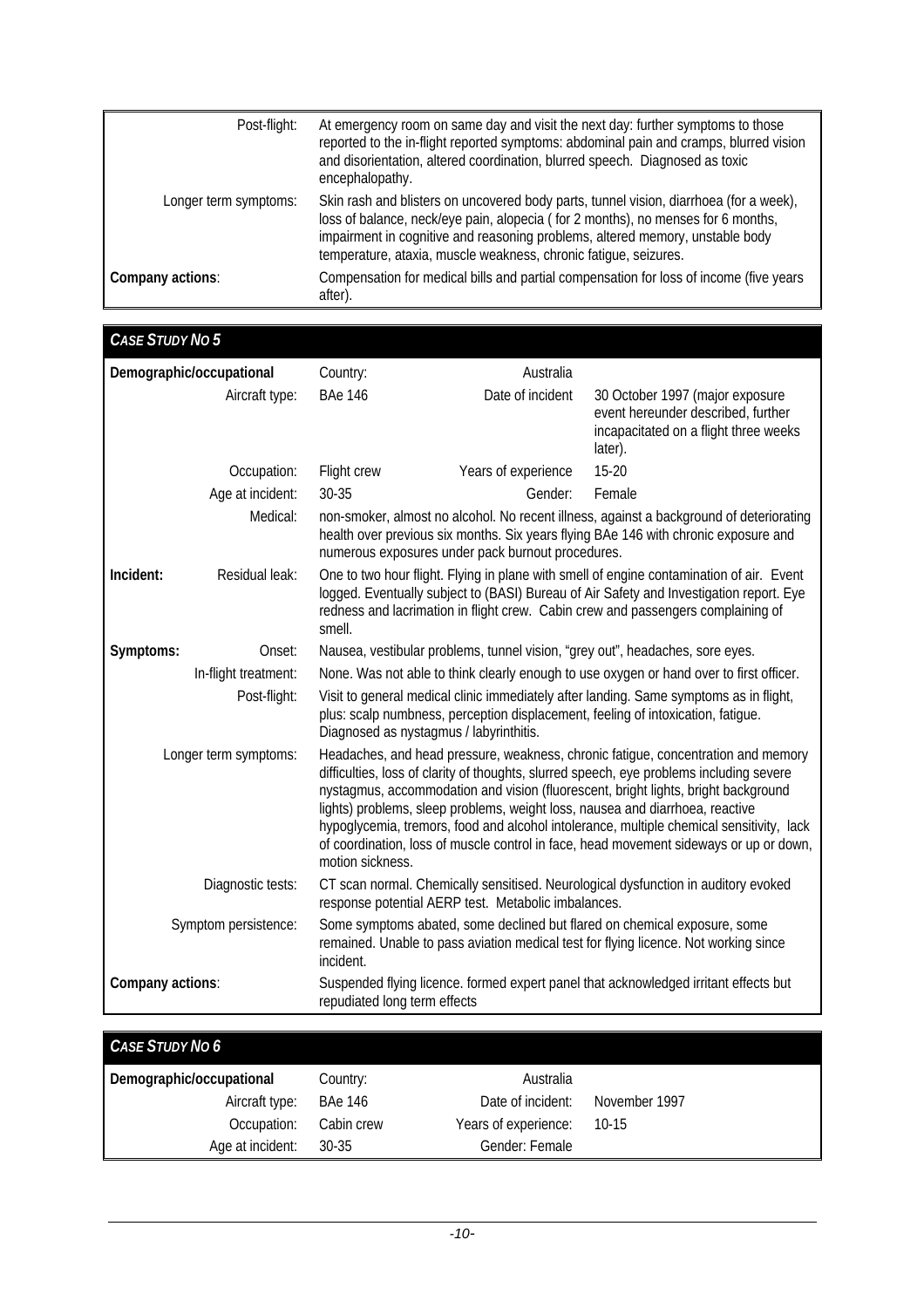|                       | Medical:             | non-smoker, low alcohol. No relevant medical precedent, but deteriorating health over<br>previous twelve months, including headaches, nasal congestion, sinus problems,<br>hypoosmia.                                                                                                                                                                                                                                  |
|-----------------------|----------------------|------------------------------------------------------------------------------------------------------------------------------------------------------------------------------------------------------------------------------------------------------------------------------------------------------------------------------------------------------------------------------------------------------------------------|
| Incident:             | Residual leak:       | Three days of short and long haul flights up to eight hours/day with reported air quality<br>problems and complaints. The situation of oil leaks/inoperative filters detailed in<br>Engineers and Flight reports. All three cabin crew taken to hospital post-flight.                                                                                                                                                  |
| Symptoms:             | Onset:               | Overcome by fumes. Exacerbation of fatigue, inability to concentrate, coordination and<br>speech impairment, body paralysis lasting few minutes, swelling, nausea, pain in left<br>temple, breathing difficulties, dilated pupils, bloodshot eyes.                                                                                                                                                                     |
|                       | In-flight treatment: | None.                                                                                                                                                                                                                                                                                                                                                                                                                  |
| Post-flight:          |                      | Same symptoms as in flight, plus: intense headaches, nausea, eye soreness and pain,<br>exhaustion, problems in concentration, irritability, neuropsychological symptoms, skin<br>rash, skin colour grey, impaired vision, bruising of legs.                                                                                                                                                                            |
| Longer term symptoms: |                      | disorientation, reactive hypoglycemia, confusion, poor concentration, impaired memory,<br>short term memory loss, grey in colour for 7 months, dilated pupils, constricted<br>breathing (sometimes), chronic fatigue, nausea, gastrointestinal problems, food and<br>alcohol intolerance, irritability, alopecia, dermatitis, conjunctivitis, pressure and sharp<br>head pains, chemically sensitive, motion sickness. |
|                       | Diagnostic tests:    | Neurological dysfunction in AERP, metabolic imbalances.                                                                                                                                                                                                                                                                                                                                                                |
|                       | Symptom persistence: | Many symptoms remain, two years after incident.                                                                                                                                                                                                                                                                                                                                                                        |
| Company actions:      |                      | Established odour committee and collected samples. Formed expert panel that<br>acknowledged irritant effects but repudiated long term effects. One cabin crew was<br>granted workers compensation for 1 day. This crew member denied workers<br>compensation but was granted leave to proceed for negligence/damages against<br>airline/employer.                                                                      |

| <b>CASE STUDY NO 7</b>                                                                                                                                                                                                                                                                                                                                                                       |                                                                                                                                                                                                                                                                                                                                                                                                                                               |                      |                           |
|----------------------------------------------------------------------------------------------------------------------------------------------------------------------------------------------------------------------------------------------------------------------------------------------------------------------------------------------------------------------------------------------|-----------------------------------------------------------------------------------------------------------------------------------------------------------------------------------------------------------------------------------------------------------------------------------------------------------------------------------------------------------------------------------------------------------------------------------------------|----------------------|---------------------------|
| Demographic/occupational                                                                                                                                                                                                                                                                                                                                                                     | Country:<br>Australia                                                                                                                                                                                                                                                                                                                                                                                                                         |                      |                           |
| Aircraft type:                                                                                                                                                                                                                                                                                                                                                                               | <b>BAe 146</b>                                                                                                                                                                                                                                                                                                                                                                                                                                | Date of incident:    | Ongoing exposures 1994-97 |
| Occupation:                                                                                                                                                                                                                                                                                                                                                                                  | Flight crew                                                                                                                                                                                                                                                                                                                                                                                                                                   | Years of experience: | $10 - 15$                 |
| Age at incident:                                                                                                                                                                                                                                                                                                                                                                             | 30-35                                                                                                                                                                                                                                                                                                                                                                                                                                         | Gender: Female       |                           |
| Medical:                                                                                                                                                                                                                                                                                                                                                                                     | non-smoker, low alcohol. No relevant medical precedent, but deteriorating health 1994-<br>97, including headaches, nasal and throat problems, stridor, nausea, fatigue/lethargy,<br>loss of concentration.                                                                                                                                                                                                                                    |                      |                           |
| Residual leak:<br>Incident:                                                                                                                                                                                                                                                                                                                                                                  | Planes generally contained odours regularly throughout final three years of flying<br>(worse on ground, takeoff, climb, descent). Exposures on occasion were intense<br>enough to cause temporary incapacitation.                                                                                                                                                                                                                             |                      |                           |
| Symptoms:<br>On exposure:                                                                                                                                                                                                                                                                                                                                                                    | Upper airway irritation, hoarseness leading to loss of voice (eventually requiring<br>surgery), headaches and head pressure, fatigue becoming worse over time, inability to<br>concentrate, (all these symptoms would begin soon after switching on the air<br>conditioning and abate quickly when leaving the plane). Later symptoms include<br>nausea and development of sensitivity to chemicals in and around the airport<br>environment. |                      |                           |
| In-flight treatment:                                                                                                                                                                                                                                                                                                                                                                         | None. Hand over to other flight officer on occasion.                                                                                                                                                                                                                                                                                                                                                                                          |                      |                           |
| Last two days:                                                                                                                                                                                                                                                                                                                                                                               | All symptoms as above, abating on the first day, and increasing on the second day.<br>Symptoms continued, followed by massive increase in head pressure (sufficient to<br>presuppose a stroke had occurred), fatigue, weakness, loss of voice within 24-48 hours.                                                                                                                                                                             |                      |                           |
| Headache and head pressure, numbness, tingling, dizziness, reactive hypoglycemia,<br>Longer term symptoms:<br>confusion, poor concentration and information processing, impaired memory, short term<br>memory loss, feeling as though not enough oxygen is getting to the body, chronic<br>fatigue, nausea and vomiting, food and alcohol intolerance, skin rashes, chemically<br>sensitive. |                                                                                                                                                                                                                                                                                                                                                                                                                                               |                      |                           |
| Diagnostic tests:                                                                                                                                                                                                                                                                                                                                                                            | Neurological dysfunction in AERP, evidence of injury to CNS in neuropsychological<br>tests, abnormality in lung diffusion test.                                                                                                                                                                                                                                                                                                               |                      |                           |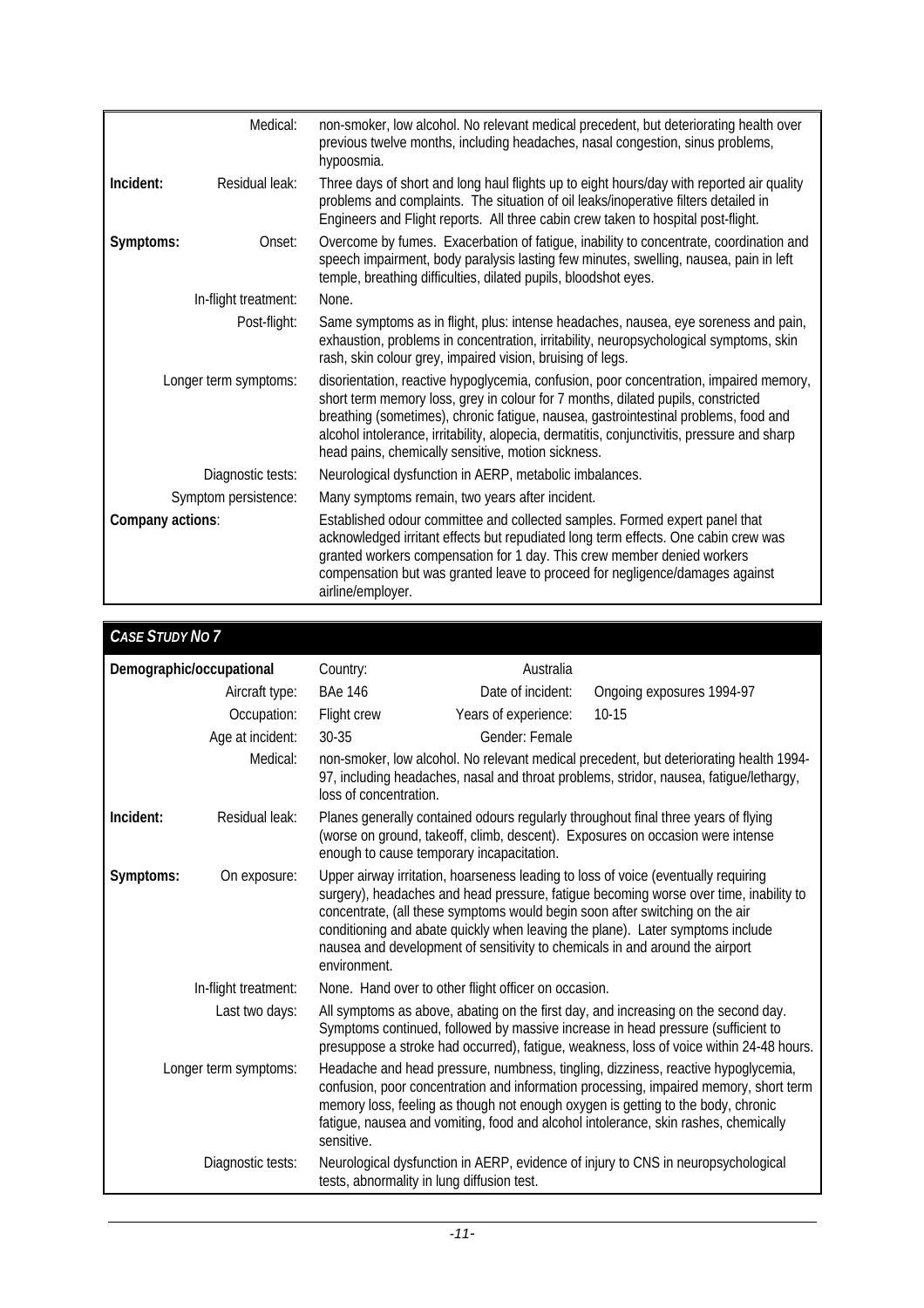Symptom persistence: Many symptoms remain, over three years after last exposure. Unable to pass aviation medical test for flying licence. Not working since last exposure.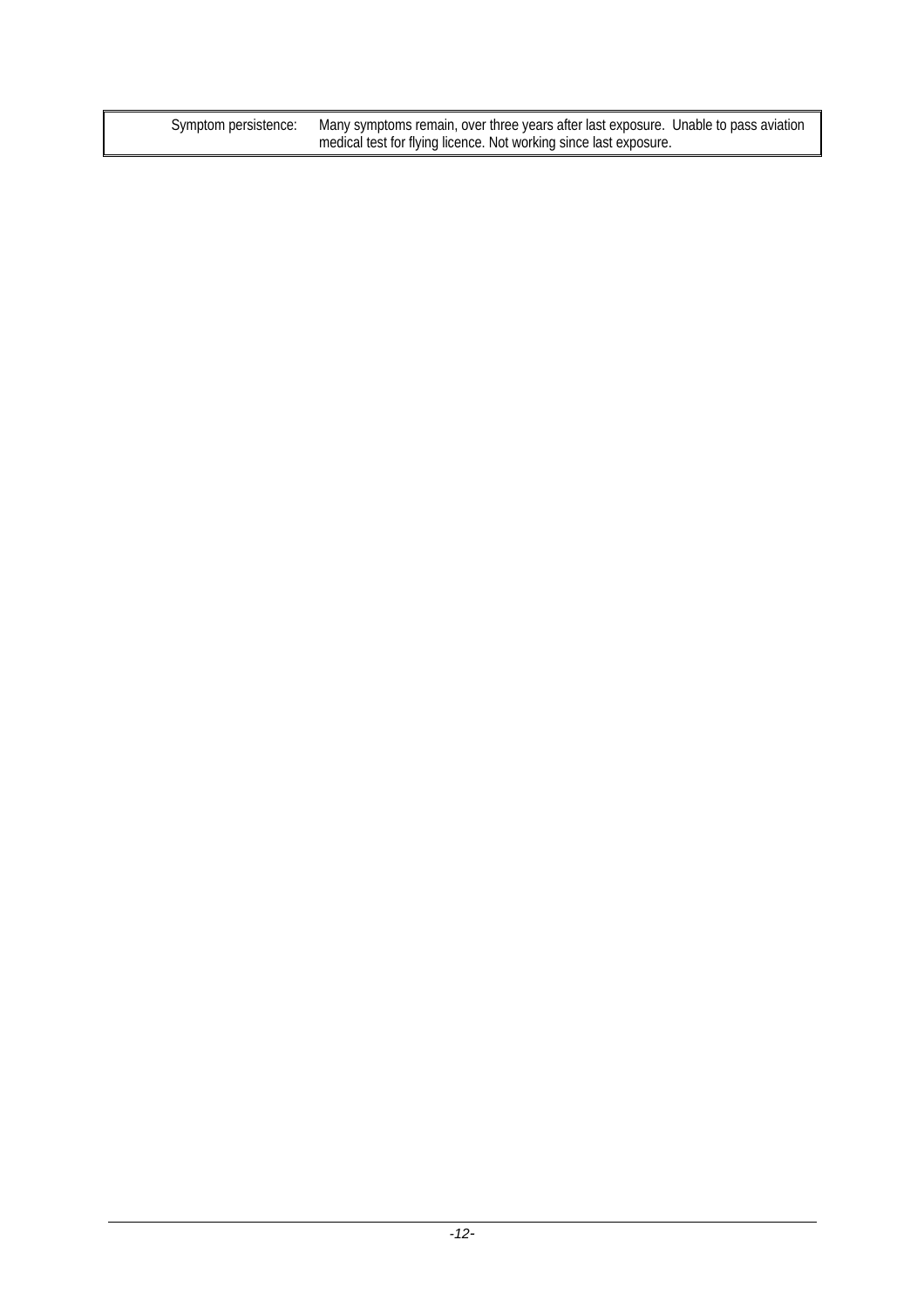# *REFERENCES*

- 1 HEALY, C.E,. NAIR, R.S., RIBELIN, W.E., BECHTEL, C.L. Subchronic rat inhalation study with Skydrol 500B-4 fire resistant hydraulic fluid. *American Industrial Hygiene Association Journal* **53:** 175-180, 1992.
- 2 CARPENTER, H.M, JENDEN, D.J., SHULMAN, N.R. AND TUREMAN, J.R. Toxicology of a triaryl phosphate oil: I Experimental toxicology. *AMA Archives of Industrial Health* **20:** 234-252 1959.
- 3 MATTIE, D.R., HOEFLICH, T.J., JONES, C.E., HORTON, M.L., WHITMIRE, R.E., GODIN, C.S., FEMMING, C.D. AND ANDESEN, M.E. The comparative toxicity of operational air force hydraulic fluids. *Toxicology and Industrial Health* **9:** 995-1016, 1993.
- 4 HEWSTONE, R.K. Environmental health aspects of lubricant additives. *Science of the Total Environment* **156:** 243-254, 1994.
- 5 CAT, AMA. *Aviation Toxicology: An Introduction to the Subject and a Handbook of Data*. Committee of Aviation Toxicology, Aero Medical Association, Blakiston, 1953.
- 6 TUPPER, C.R. Chemical hazards in aeromedical aircraft. *Aviation, Space and Environmental Medicine* **60:** 73-75, 1989.
- 7 SMITH, P,W., LACEFIELD, D.J., CRANE, C.R. Toxicological findings in aircraft accident investigation. *Aerospace Medicine* **41:** 760-762, 1970.
- 8 ASHRAE. *Air Quality within Commercial Aircraft: ASHRAE Standard 161*. American Society for Heating, Refrigeration, Airconditioning and Energy, Atlanta, 1999.
- 9 BRITISH AEROSPACE. *Service Information Leaflet: Oil Contamination of Air Conditioning System.* British Aerospace, Hatfield, UK, December 1984.
- 10 SENATE RURAL AND REGIONAL AFFAIRS AND TRANSPORT RELATIONS COMMITTEE. *Report on Air Safety and Cabin Air Quality in the BAe 146 Aircraft*. Parliament of Australia, Canberra, October, 2000.
- 11 MACKERER, C.R., BARTH, M.L., KRUEGER, A.J., CHAWLA, B. AND ROY, TA. Comparison of neurotoxic effects from oral administration or ingestion of tricresyl phosphate and jet engine oil containing tricresyl phosphate. *Journal of Toxicology and Environmental Health* **57:** 293-328, 1999.
- 12 DAUGHTREY, W., BILES, R., JORTNER, B. AND ERLICH, M. Subchronic delayed neurotoxicity evaluation of jet engine lubricants containing phosphorus additives. *Fundamental and Applied Toxicology* **32:** 244-249, 1996.
- 13 BALOUET J.C. In cabin trace chemicals and crew health issues. *Aerospace Medical Association, Aviation, Space and Environmental Medicine,* May 1998.
- 14 MONTGOMERY, M.R., WIER, G.T., ZIEVE, F.J., ANDERS, M.W. Human intoxication following inhalation exposure to synthetic jet lubricating oil. *Clinical Toxicology* **11:** 423-6, 1977.
- 15 RAYMAN R.B., MCNAUGHTON G.B. Smoke/fumes in the cockpit. *Aviation, Space and Environmental Medicine*, August 1983, pp 738-740.
- 16 TASHKIN, D.P., COULSON, A.H, SIMMONS, M.S. AND SPIVEY, G.H. Respiratory symptoms of flight attendants during high altitude flight: Possible rela*tion to cabin ozone exposure. Archives of Occupational and Environmental Health* **52:**117-137, 1983.
- 17 VAN NETTEN, C. Air quality and health effects associated with the operation of the BAe 146-200 aircraft. *Applied Occupational and Environmental Hygiene* **13:** 733-739, 1998.
- 18 BALOUET, J.-C., WINDER, C. Aerotoxic syndrome in air crew as a result of exposure to airborne contaminants in aircraft. American Society of Testing and Materials (ASTM) *Symposium on Air Quality and Comfort in Airliner Cabins*, New Orleans, USA, 27-28 October 1999.
- 19 WINDER, C., BALOUET, J.-C. Aerotoxic syndrome: Adverse health effects following exposure to jet oil mist during commercial flights. *Towards a Safe and Civil Society. Proceedings of International Congress on Occupational Health 2000,* Eddington, I, editor. ICOH, Brisbane, 2000, pp 196-199.
- 20 BASI. *British Aerospace plc BAE 146-300 10 July 1997: Preliminary Report 9702276.* Bureau of Air Safety Inspection, 23 October 1997.
- 21 WIZNIAK, E.P. *Special Investigation An Evaluation of the Potential for Turbine Oil By-product Contamination of an Aircraft's Cabin Environmental System*. National Transportation Safety Board, 25 April 1983.